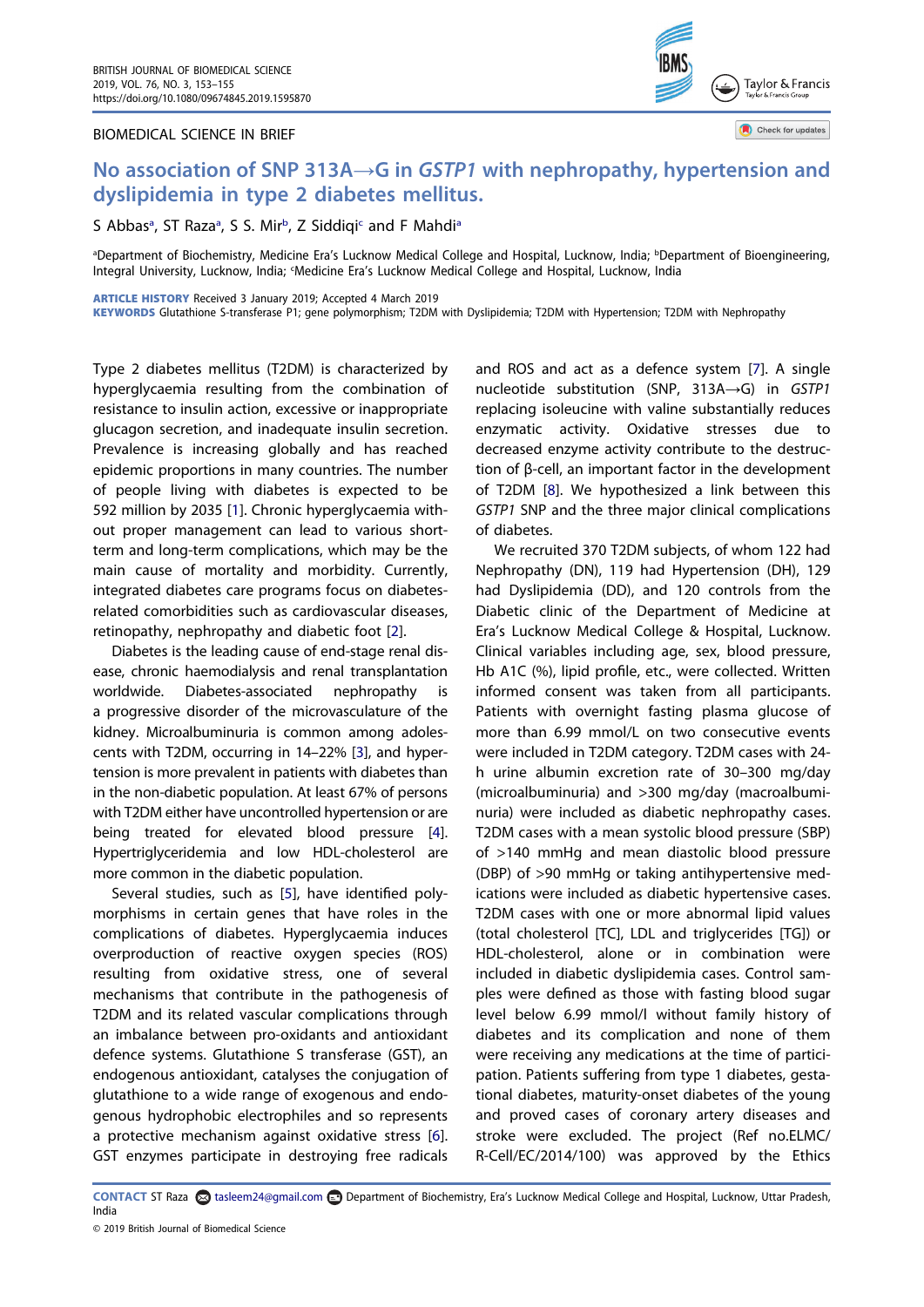Committee of the Era's Lucknow Medical College and Hospital, Lucknow, India.

Serum creatinine levels, fasting blood sugar, serum cholesterol, serum triglyceride, high-density lipoprotein (HDL) and cholesterol were assessed by XL-300 Transasia Auto Analyzer (Transasia, Mannheim, Germany). Low-density lipoprotein (LDL) levels were calculated by using Friedewald's formula. HbA1C was measured using semiautoanalyzer (Transasia, Mannheim, Germany). HbA1c estimation was by Gen X hemoglobin A1c-Direct kit (Proton Biologicals India Pvt. Ltd, Bengaluru, India). The kit for calculation of results applied IFCC calibrated values by using the following equation NGSP =  $(0.0915 \times IFCC) + 2.15$ expected values. (NGSP units in % while IFCC units were in mmol/molHb). All the assays were performed following the standard manufacturer's protocols.

Genomic DNA was isolated from whole blood using DNA extraction kit (MACHEREY-NAGEL, Germany) following manufacturers protocol. The DNA concentration was determined by a Nanodrop 2000 spectrophotometer (Thermo Fisher Scientific) and samples were stored at −20°C until use. PCR was employed for genotyping of the GSTP1 SNP. Reactions were performed in a total volume of 20 μL, including 50 ng template DNA, 1X buffer (100 mM Tris-HCl, pH 8.3; 500 mM KCl), 0.25 μM primers, 2.0 mM MgCl<sub>2</sub>, 0.25 mM dNTPs, and 0.5 U Taq DNA polymerase. PCR conditions were initial denaturation at 95°C for 5 min, 30 cycles of incubation at 94°C (30 s), 55°C (30 s), and 72°C (30 s). A final polymerization step of 72°C for 5 min was carried out to complete the elongation processes. After the confirmation of an amplified fragment of the expected size (176 bp) on an agarose gel, the PCR products were digested with 5 U of restriction enzyme, Alw261 (Fermentas, UK) in a total volume of 25 μl. DNA fragments were submitted to electrophoresis through 3% agarose gel stained with ethidium bromide (10 mg/ml). The products generated were 176 bp for genotypes: A/A (Ile/ Ile), 176, 91 and 85 bp for genotypes: A/G (Ile/Val) and 91, 85 bp for genotypes: G/G (Val/Val) [\(Figure 1](#page-1-0)).

Data are presented as mean (SD) for continuous variables and proportion/percentages for categorical variables. The genotyping data were compared between cases and controls using chi-square test. All statistical tests were performed using SPSS (Statistical Package for the Social Sciences) version 17 software.

The 370 patients were 122 DN cases (57 male and 65 female), 119 DH cases (58 male and 61 female), 129 DD cases (59 male and 70 female) ( $p = 0.626$ ). The mean (SD) ages were 51.9 (10.7) in DN, 50.6 (11.3) in DH, 50.04 (11.39) in DD and 49.6 (10.2) in control groups, respectively ( $p = 0.227$ ). GSTP1 genotype distributions in DN, DH, DD cases ( $p = 0.65$ , 0.43, 0.13) and controls ( $p = 0.52$ ) were in Hardy-Weinberg equilibrium. The mean HBA1c level was 8.1 (1.6) % in DN, 8.1 (1.5) % in DH, 7.5 (1.7) % in DD and 5.6 (0.4) % in control, respectively ( $p = 0.045$ ).

<span id="page-1-0"></span>

Figure 1. The 3% Agarose gel picture of Alw261 digested products of GSTP1 Ile105Val gene. Lane 1 shows undigested PCR product corresponding to a band of 176 bp, Lane 2 shows VV genotype corresponding to two bands of 91 and 85 bp, Lane 4 shows the IV genotype corresponding to band sizes of 176 bp, 91 and 85 bp, Lane 5 and 6 show II genotype corresponding to a single band of 176 bp, whereas Lane 3 shows a 100 bp ladder.

Median (IQR) serum creatinine was higher in DN cases at 167 (134–186) µmol/l compared to the controls 81 (78–97.2)  $\mu$ mol/l ( $p = 0.001$ ). The mean urine albumin level was 14.9 (6.7–24.7) mmol/l in DN cases and 1.2 (1.05–1.33) mmol/l in control. SBP and DBP in DH cases were 147 (17) mmHg and 91 (11) mmHg ( $p < 0.001$  to controls). Mean serum cholesterol and HDL levels were 11.2 (2.8) mmol/l and 2.2 (0.4) mmol/l in DD (both  $p <$ 0.001 to controls). Significant difference was observed when the genotype and allele frequencies of DN compared to DD cases ( $p = 0.018$ ), while no significant differences were observed on comparing the genotype and allele frequencies of DN, DH and DD cases with healthy controls [\(Table 1\)](#page-1-1).

The increased prevalence of T2DM is a major problem worldwide. Oxidative stress is one of several mechanisms that contribute to the pathogenesis and its complications. Oxidative and nitrosative stresses

<span id="page-1-1"></span>Table 1. The genotypes frequency of GSTP1 Ile105Val gene polymorphism among cases and controls.

| Genotype |            |                     | Value<br>n |
|----------|------------|---------------------|------------|
|          | Control    | T2DM + Hypertension |            |
| ١V       | 41(34.2%)  | 52(42.6%)           | 0.098      |
| v v      | $4(3.3\%)$ | $9(7.4\%)$          |            |
| Н        | 75(62.5%)  | 61(50.0%)           |            |
|          | Control    | T2DM + Hypertension |            |
| ١V       | 41(34.2%)  | 40(33.6%)           |            |
| v v      | $4(3.3\%)$ | 8(6.7%)             | 0.484      |
| Ħ        | 75(62.5%)  | 71(59.7%)           |            |
|          | Control    | T2DM + Dyslipidemia |            |
| П        | 41(34.2%)  | 37(28.7%)           |            |
| v v      | $4(3.3\%)$ | $5(3.9\%)$          | 0.644      |
| v v      | 75(62.5%)  | 87(67.4%)           |            |

I: Ile = isoleucine; V: val = valine.